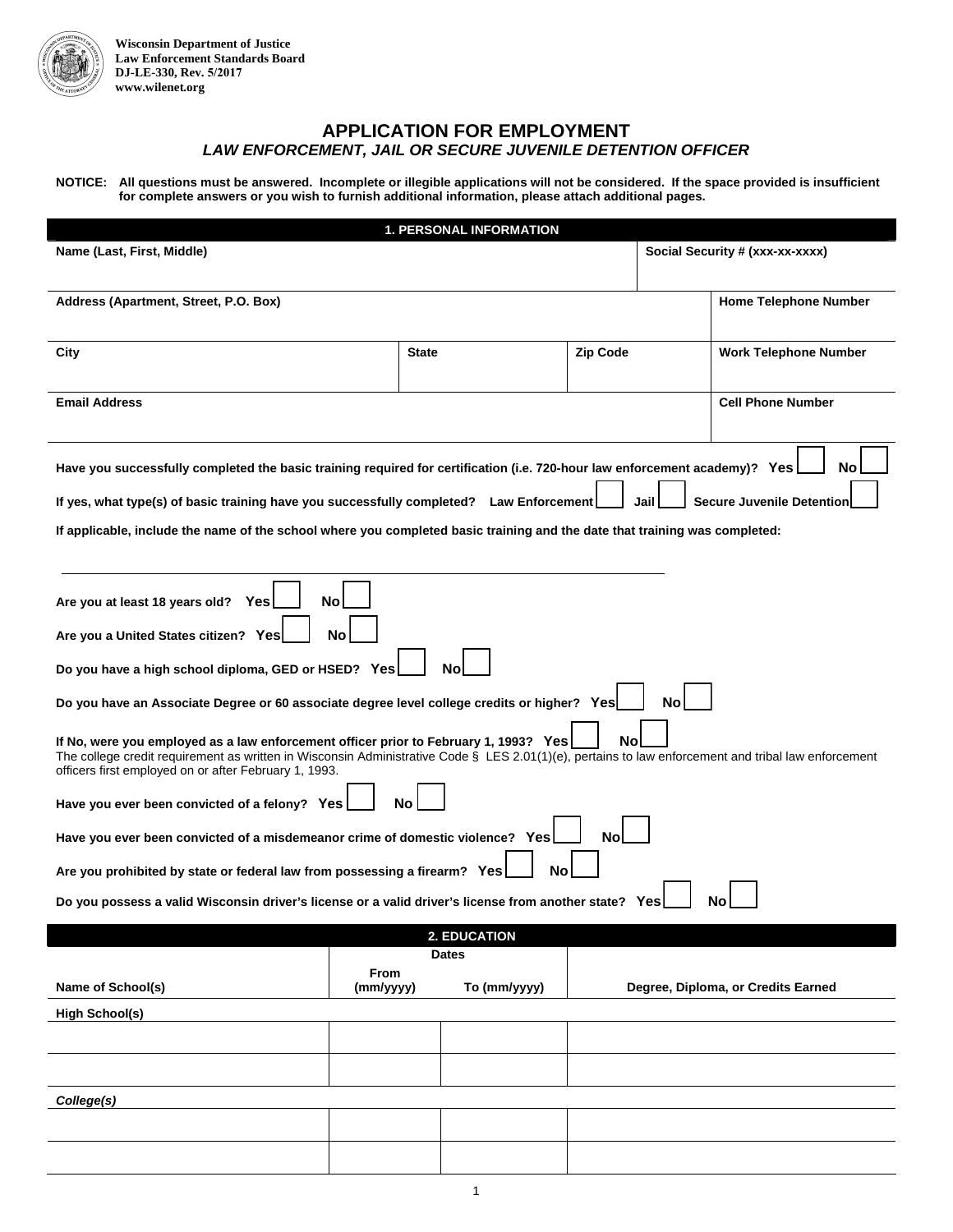### **3. EMPLOYMENT**

**Begin with current or most recent employer. List chronologically all employment, including summer and part-time employment while attending school. To furnish additional employment information, attach sheets of the same size and format as this application.**

|                                                   | <b>Dates of Employment</b>                                    |                             |  |  |
|---------------------------------------------------|---------------------------------------------------------------|-----------------------------|--|--|
| Name and Address of Employer                      | From (mm/yyyy)                                                | To (mm/yyyy)                |  |  |
| Name of Employer:                                 |                                                               |                             |  |  |
| Address:                                          | Part-Time<br><b>Full-Time</b>                                 | <b>Annual Salary/Wages:</b> |  |  |
| City:                                             | State:                                                        | Zip Code:                   |  |  |
| Supervisor's Name / Telephone Number:             | May we contact the employer / supervisor?<br>Yes<br>No        |                             |  |  |
| Position and kind of work:                        | <b>Reason for Leaving:</b>                                    |                             |  |  |
|                                                   | <b>Dates of Employment</b>                                    |                             |  |  |
| Name and Address of Employer                      | From (mm/yyyy)                                                | To (mm/yyyy)                |  |  |
| Name of Employer:                                 |                                                               |                             |  |  |
| Address:                                          | Part-Time<br><b>Full-Time</b>                                 | <b>Annual Salary/Wages:</b> |  |  |
| City:                                             | State:                                                        | Zip Code:                   |  |  |
| Supervisor's Name / Telephone Number:             | May we contact the employer / supervisor?<br>Yes<br><b>No</b> |                             |  |  |
| Position and kind of work:                        | <b>Reason for Leaving:</b>                                    |                             |  |  |
|                                                   | <b>Dates of Employment</b>                                    |                             |  |  |
| Name and Address of Employer<br>Name of Employer: | From (mm/yyyy)                                                | To (mm/yyyy)                |  |  |
| Address:                                          | Part-Time<br>Full-Time                                        | <b>Annual Salary/Wages:</b> |  |  |
| City                                              | State:                                                        | Zip Code:                   |  |  |
| Supervisor's Name / Telephone Number:             | May we contact the employer / supervisor?<br>Yes<br>No        |                             |  |  |
| Position and kind of work:                        | <b>Reason for Leaving:</b>                                    |                             |  |  |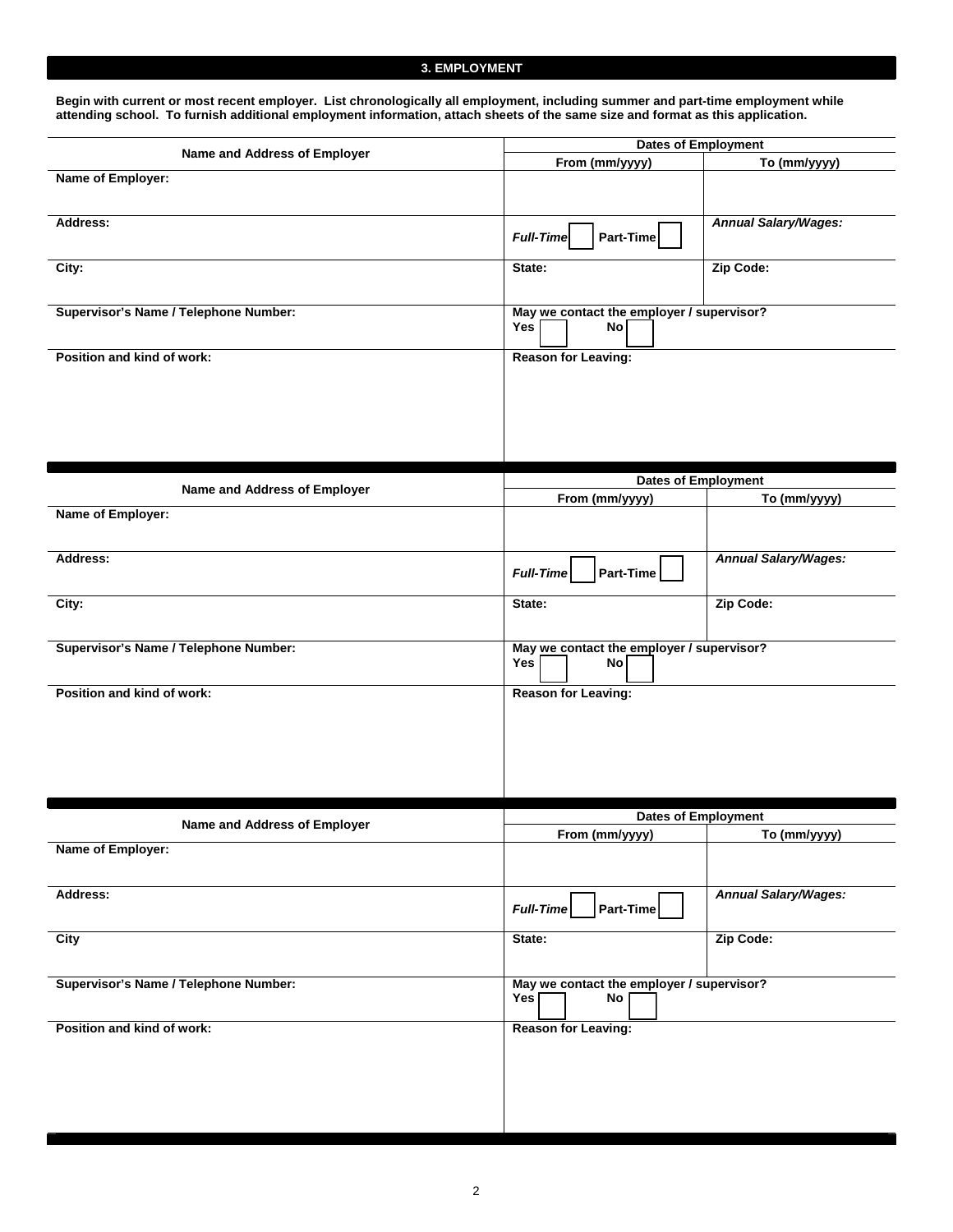| <b>4. MILITARY SERVICE</b>                                                                     |                          |                 |                                  |                      |                                        |  |  |  |
|------------------------------------------------------------------------------------------------|--------------------------|-----------------|----------------------------------|----------------------|----------------------------------------|--|--|--|
| <b>Branch of Service</b>                                                                       | <b>From</b><br>(mm/yyyy) | To<br>(mm/yyyy) | <b>Active Duty or</b><br>Reserve | <b>Highest Grade</b> | <b>Skill Specialty or Primary Duty</b> |  |  |  |
|                                                                                                |                          |                 |                                  |                      |                                        |  |  |  |
|                                                                                                |                          |                 |                                  |                      |                                        |  |  |  |
|                                                                                                |                          |                 |                                  |                      |                                        |  |  |  |
|                                                                                                |                          |                 |                                  |                      |                                        |  |  |  |
|                                                                                                |                          |                 |                                  |                      |                                        |  |  |  |
|                                                                                                |                          |                 |                                  |                      |                                        |  |  |  |
| Yes <sup> </sup><br>Not Applicable<br><b>Honorably Discharged from Military Service?</b><br>No |                          |                 |                                  |                      |                                        |  |  |  |

**5. REFERENCES**

**Give three references (not relatives, or present employer; avoid listing members of the clergy).** 

**Name:** 

**Position/Title/Profession:** 

**Number of Years Acquainted:** 

**Address:** 

**City/State/Zip:** 

**Telephone Number:** 

**Name:** 

**Position/Title/Profession:** 

**Number of Years Acquainted:** 

**Address:** 

**City/State/Zip:** 

**Telephone Number:** 

**Name:** 

**Position/Title/Profession:** 

**Number of Years Acquainted:** 

**Address:** 

**City/State/Zip:** 

**Telephone Number:** 

#### **6. GENERAL**

### **COMPLETE IF INSTRUCTED TO DO SO BY EMPLOYING AGENCY.**

### **Attach no more than one additional page for each answer.**

- A. Why have you chosen to apply for this position?
- B. Discuss things you have done which have contributed to your life experience. Be sure to include information regarding volunteer work with civic, school, or professional organizations. Be specific about names and dates.
- C. Why do you believe you could relate to and/or work with people of different races, genders, cultures, ages, socio-economic groups, and educational levels?